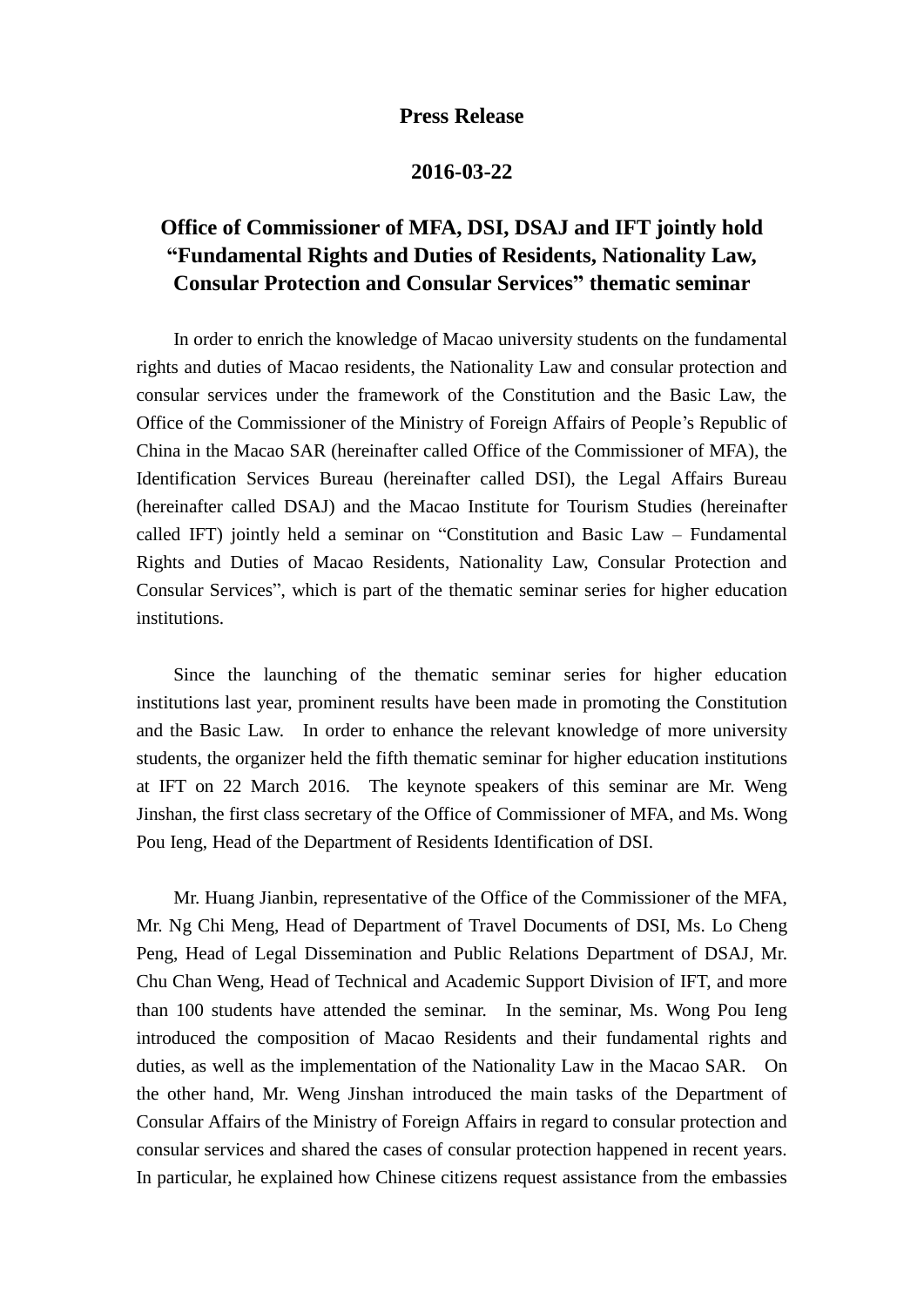or consulates of China in case of emergency in other countries with specific examples, enabling students to deepen their knowledge on consular protection and consular services further.

In addition to this thematic seminar, the organizer will hold a small discussion forum as an extended activity, which creates relaxing atmosphere for students and scholars to exchange thoughts and opinions on the issues of the Constitution and the Basic Law, fundamental rights and duties of Macao residents, Nationality Law, as well as consular protection and consular services.



Mr. Weng Jinshan, the first class secretary of the Office of Commissioner of MFA  $(3<sup>rd</sup>$  on the left), Mr. Huang Jianbin (1<sup>st</sup> on the left), Ms. Wong Pou Ieng, Head of Department of Residents Identification of DSI  $(3<sup>rd</sup>$  on the right), Mr. Ng Chi Meng, Head of Department of Travel Documents of DSI  $(2^{nd}$  on the left), Ms. Lo Cheng Peng, Head of Legal Dissemination and Public Relations Department of DSAJ  $(2^{nd}$  on the right), and Mr. Chu Chan Weng, Head of Technical and Academic Support Division of IFT  $(1<sup>st</sup>$  on the right) took a group photo.